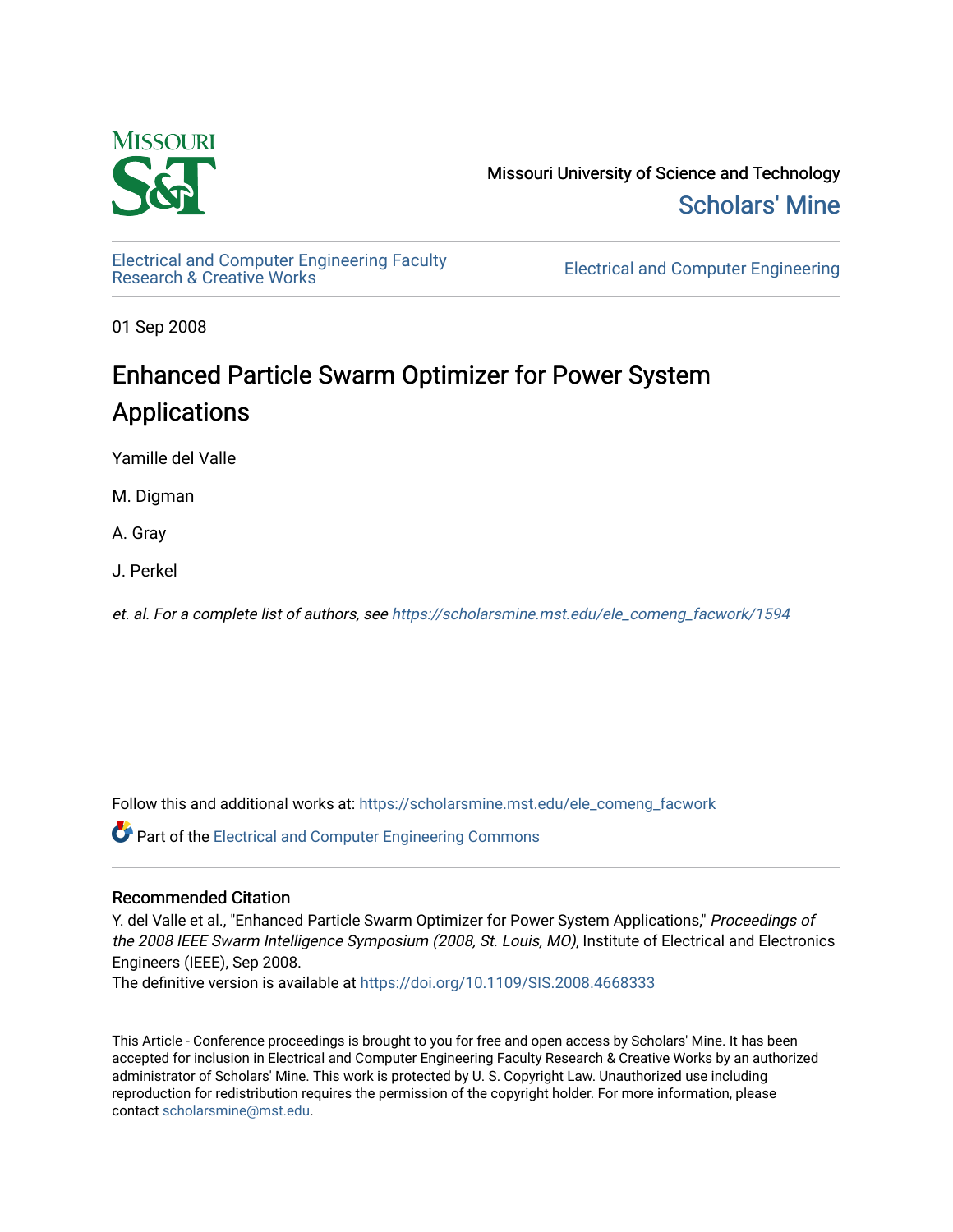# Enhanced Particle Swarm Optimizer for Power System Applications

Y. del Valle, *Student Member*, *IEEE*, M. Digman, A. Gray, J. Perkel, *Student Member*, *IEEE*, G. K. Venayagamoorthy, *Senior Member*, *IEEE*, and R. G. Harley, *Fellow*, *IEEE*

*Abstract***-- Power system networks are complex systems that are highly nonlinear and non-stationary, and therefore, their performance is difficult to optimize using traditional optimization techniques. This paper presents an enhanced particle swarm optimizer for solving constrained optimization problems for power system applications, in particular, the optimal allocation of multiple STATCOM units. The study focuses on the capability of the algorithm to find feasible solutions in a highly restricted hyperspace. The performance of the enhanced particle swarm optimizer is compared with the classical particle swarm optimization (PSO) algorithm, genetic algorithm (GA) and bacterial foraging algorithm (BFA). Results show that the enhanced PSO is able to find feasible solutions faster and converge to feasible regions more often as compared with other algorithms. Additionally, the enhanced PSO is capable of finding the global optimum without getting trapped in local minima.** 

*Index Terms***—Flexible AC Transmission Systems (FACTS), Static VAR compensators, Particle Swarm Optimization, Genetic Algorithm, Bacterial Foraging Algorithm.** 

#### I. INTRODUCTION

The optimization of power system performance can be accomplished by improving the voltage profile, increasing the power transmission capability, controlling power flow and others. Flexible AC Transmission System (FACTS) devices, such as the STATCOM, SVC and SSSC, can be used for these purposes due to their capability to achieve numerous control functions fast and accurately [1].

In order to obtain the maximum benefit for each FACTS device, the optimal location and size of each unit have to be carefully determined. This problem is particularly challenging since power system networks are complex systems that are highly nonlinear and non-stationary. Additionally, some of the decision variables can only take integer values and the constraints given by the desired system performance make it difficult to find feasible solutions.

Simple heuristic approaches are traditionally applied for determining the location and size of FACTS devices in small

1

power systems. However, more scientific methods are required for larger power networks.

Traditional optimization techniques such as mixed integer linear and non-linear programming have been investigated to solve this problem. Unfortunately, difficulties arise due to multiple local minima and the overwhelming computational effort [2], [3].

Evolutionary Computation Techniques (ECT) have been recently employed to solve the optimal allocation of FACTS devices. Different algorithms such as Genetic Algorithms (GA) [2], [4], [5], Evolutionary Programming (EP) [6] and Particle Swarm Optimization (PSO) [7], [8], have been tested with promising results. Nevertheless, the canonical versions of these algorithms sometimes do not provide an efficient search mechanism to find feasible solutions fast and easily.

The purpose of this paper is to show the application of an enhanced particle swarm optimizer for power system applications, in particular, for the optimal location and sizing of multiple STATCOM units in a power system. The criterion used in finding the best solution is to improve, at minimum cost, the voltage profile of the system such that the voltage deviations at each bus do not exceed a predefined set value.

A statistical analysis is performed to show that the enhancement applied to the PSO algorithm allows the search process to be more efficient in finding feasible solutions and global minimum as compared with the canonical PSO version and other evolutionary computation techniques.

Section II briefly presents the fundamentals of each optimization method, while section III describes the characteristics of the optimization problem to be solved. Section IV presents simulation results, statistical analysis and comparison between methods. Finally section V states all concluding remarks.

#### II. OPTIMIZATION ALGORITHMS

#### *A. Particle Swarm Optimization (PSO)*

PSO uses the concept of swarm intelligence to obtain an optimal solution. It does so by searching the feasible space with several particles that each represents a possible solution to the problem. Their positions are updated using both the individual particle's knowledge as well as the combined knowledge of the entire swarm [9], [10].

In a real-number space, the PSO algorithm considers that each particle's position is defined by a vector  $\vec{x}_i \in \mathcal{H}^n$ . At

Y. del Valle, M. Digman, A. Gray, J. Perkel and R.G. Harley are with Department of Electrical and Computer engineering, Georgia Institute of Technology, Atlanta, GA 30332 USA (yamille.delvalle, mdigman, agray, jperkel and rharley @gatech.edu)

G. K. Venayagamoorthy is with Real-Time Power and Intelligent Systems Laboratory in the Department of Electrical and Computer Engineering at the Missouri University of Science and Technology, Rolla, MO 65409, USA (gkumar@ieee.org).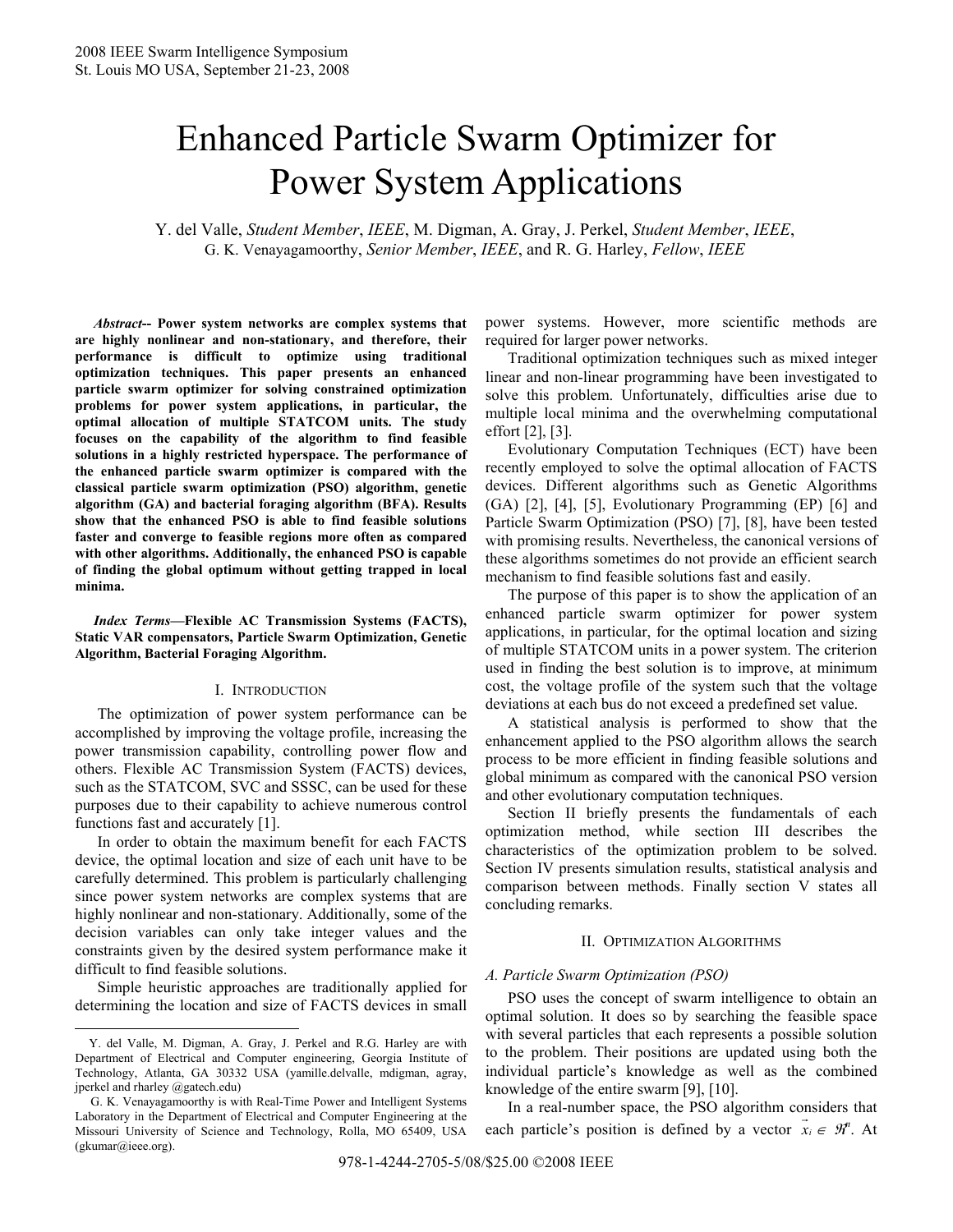$v_i(t) = [r_1 \cdot v_{\text{max}}(1) \quad r_2 \cdot v_{\text{max}}(2) \quad r_3 \cdot v_{\text{max}}(3) \quad r_4 \cdot v_{\text{max}}(4)]$  (4)

iteration *t*, the particle's position vector  $\vec{x}_i(t)$ , is determined by adding the previous position vector  $\vec{x}_i(t-1)$  and the particle's velocity  $\vec{v}_i(t)$ , as shown in (1).

$$
\vec{x}_i(t) = \vec{x}_i(t-1) + \vec{v}_i(t)
$$
\n(1)

The velocity of the particle is determined by both the individual and group experiences:

$$
v_i(t) = w_i \cdot v_i(t-1) + c_1 \cdot r_i \cdot (p_i - x_i(t-1)) + \dots
$$
  
\n
$$
c_2 \cdot r_2 \cdot (p_g - x_i(t-1))
$$
\n(2)

where,

 $w_i$  is a positive number between 0 and 1,

 $c_1$  *and c*, are two positive numbers called the cognitive

and social acceleration constants, respectively,

 $r_1$  *and*  $r_2$  are random numbers with uniform distribution in the range of  $[0, 1]$ ,

 $p_i$  is the individual best position found by the particle,

 $p_g$  is the global best position found by the entire swarm.

In order to avoid the divergence of the swarm, the maximum allowable velocity for the particles is controlled by the parameter  $v_{max}$ . A different value of  $v_{max}$  can be defined for each dimension of the problem hyperspace.

In the case where integer variables are included in the optimization problem, the PSO algorithm can be reformulated by rounding off the particle's position to the nearest integer.

#### *B. Enhanced Particle Swarm Optimization*

For this particular application, the canonical PSO algorithm described in the previous section is enhanced by adding a basic logic to the particles to facilitate the search through the problem hyperspace.

The additional logic in each individual is defined by the following rules:

- If the corresponding particle's *pbest* and the *gbest* positions are both feasible solutions (i.e. solutions that satisfy all the constraints of the problem), then the velocity update is performed according to (2).
- If the particle has not found a feasible solution yet, then the velocity update equation is replaced by:

$$
v_i(t) = w_i \cdot v_i(t-1) + c\cdot rand \cdot (p_g - x_i(t-1))
$$
 (3)

where,

*c* is a single acceleration constant:  $c =c_1 + c_2$ ,

*rand* is a random number with uniform distribution in the range of  $[0, 1]$ .

In the case when the particle has not found a feasible solution by itself then it is better to rely on the social rather than the self knowledge, thus the particle follows the best particle in the swarm.

If none of the particles have found a feasible solution (the *gbest* value and the *pbest* value are both infeasible) then

the velocity of the particles are updated using a random value of the maximum velocity as shown in (4).

where,

- $r<sub>h</sub>$  is a random number with uniform distribution in the range of  $[0, 1]$ .
- $v_{max}(h)$  is the maximum velocity in the  $h^{th}$  dimension of the problem hyperspace.

In this last case, when a feasible solution has not been found by any member of the swarm, the particles may get confused by following the directions represented by the *gbest* and *pbest* positions. As a consequence the particles move erratically in the problem hyperspace. Therefore, it is advantageous to assign random values to the velocity component so that only the limits represented by the maximum velocity are considered.

#### *C. Genetic Algorithm (GA)*

GA is an evolutionary computation technique that patterns itself after Charles Darwin's "survival of the fittest" concept. Each individual, in this case a chromosome, represents a possible solution to the problem. Through selection of parents, crossover between them, and mutation of the offspring, the population evolves and, after a number of generations, it approaches an optimal solution [11], [12].

After the population data is initialized randomly, the fitness of each chromosome is evaluated through the use of a fitness function. Higher ranking individuals have fitness values that are closer to the optimal fitness value and vice versa. After the fitness of each chromosome has been assessed, a subgroup of chromosomes is selected to become the parents for the next generation.

There are several ways to determine which members of the population will produce offspring. For this application, elitism and "roulette wheel" are used. Elitism copies a percentage of the highest ranking members of the current population into the new population, the rest of the chromosomes are then selected using the "roulette wheel", a method where higher-ranking individuals receive higher probabilities of being selected as parents.

Once the two parents are chosen, crossover between them will produce two offspring. After the crossover, there is a chance that any number of the offspring's genes may be mutated or altered. Each gene of the new chromosome is given the possibility of mutation, in other words, the genes are treated independently and this results in anywhere from zero to all genes being mutated.

The previous generation is replaced by the new generation and the entire process is repeated until a terminating condition is reached.

#### *D. Bacterial Foraging Algorithm (BFA)*

BFA is based on the movement patterns of *E. coli* in the intestines. Each individual, in this case a bacterium, represents a possible solution to the problem [13]-[15].

The algorithm considers four successive processes: Chemotaxis, Swarming, Reproduction and Elimination.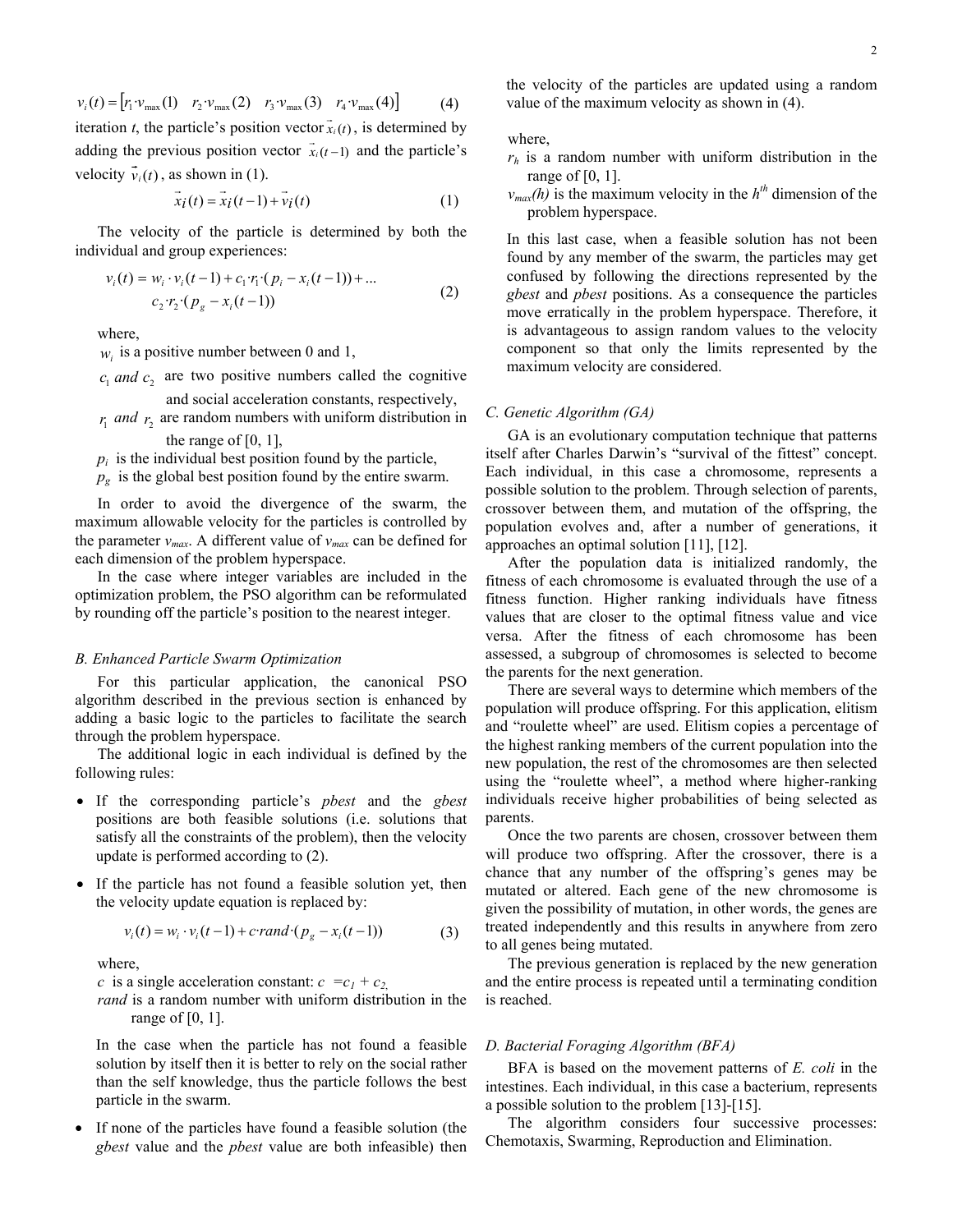a) Chemotaxis: the bacteria move towards better nutrient concentrations avoiding noxious substances, and search for ways out of neutral media. The bacterium takes a tumble followed by a tumble or a tumble followed by a run. For *Nc* number of chemotactic steps the direction of movement after a tumble is given by (5).

$$
\theta^{i}(j+1,k,l) = \theta(j,k,l) + C(i) \cdot \varphi(j)
$$
\n(5)

where,

*C(i)* is the step size taken in direction of the tumble,

*j* is the index for the chemotactic step,

*k* is the index for the number of reproduction step,

*l* is the index for the number of elimination-dispersal event,

*φ(j)* is the unit length random direction taken at each step.

If the fitness function value at  $\theta^{i}(j+1, k, l)$  is better than the one corresponding to  $\theta^i$  (*j, k, l)* then the bacterium takes another step of size *C(i)* in that direction. This process continues until the number of repetitions per chemotactic cycle reaches a maximum of *Ns*.

b) Swarming: the bacteria in times of stress release attractants to signal bacteria to swarm together. Each bacterium also releases a repellant to signal others to be at a minimum distance from it. Thus all the bacteria will have a cell-tocell attraction via attractant and cell-to-cell repulsion via repellant. The equation involved in the process is:

$$
J_{cc}(\theta, P(j,k,l)) = \sum_{i=1}^{S} J_{cc}^{i}(\theta, \theta^{i}(j,k,l))
$$
  
= 
$$
\sum_{i=1}^{S} \left[ -d_{attract} \cdot \exp(-w_{attract} \cdot \sum_{m=1}^{P} (\theta_{m} - \theta_{m}^{i})^{2}) \right] +
$$
  

$$
\sum_{i=1}^{S} \left[ h_{repeliant} \cdot \exp(-w_{repellant} \cdot \sum_{m=1}^{P} (\theta_{m} - \theta_{m}^{i})^{2}) \right]
$$
 (6)

where,

*dattract* is the depth of the attractant, *wattract* is a measure of the width of the attractant, *hrepellant* is the height of the repellant effect, *wrepellant* is a measure of the width of the repellant, *p* is the number of parameters to be optimized, *S* is the number of bacteria.

The bacteria moving towards better nutrient concentrations can be represented by:

$$
J(i, j, k, l) + J_{cc}(\theta, P) \tag{7}
$$

where,

*J(i,j,k,l)* is the fitness function.

- c) Reproduction: after  $N_c$  chemotactic steps, the population of bacteria is allowed to reproduce.  $S_r$   $(S_r = S/2)$  bacteria having the worst fitness function value die and the remaining *Sr* are allowed to split into two thus keeping the population size constant.
- d) Elimination-Dispersal: at an elimination-dispersal event,

each bacterium is eliminated with a probability of *ped*. This probability *ped* should not be large or it can lead to an exhaustive search.

#### III. PROBLEM DESCRIPTION

The problem to be addressed consists of finding the optimal placement (bus number) and power rating (MVA) of multiple STATCOM units in a power system, based on its steady state performance. Such a problem can be stated as a constrained optimization problem where the main objective is to find the best positions of the STATCOM units to minimize the bus voltage deviations throughout the power system, using a minimum (cost efficient) size for each STATCOM. In addition, other operating constraints are imposed such as keeping all voltage deviations within  $\pm 5\%$  of the corresponding nominal values.

A 45 bus system, part of the Brazilian power network, is used for this study [8]. This Brazilian system (Fig.1) has two distinct load centers, suggesting that the voltage support should be done through two STATCOM units.

#### *A. Objective Function*

There are two goals that have to be accomplished: (i) to minimize the voltage deviations in the system and (ii) to have the minimum possible STATCOM sizes (minimum cost per each device). Thus, two metrics  $J_1$  and  $J_2$  are defined as in (8) and (9).

$$
J_1 = \sqrt{\sum_{1}^{N} (V_k - 1)^2}
$$
 (8)

where,

 $J<sub>l</sub>$  is a voltage deviation metric,  $V_k$  is the p.u. value of the voltage at bus  $k$ , *N* is the total number of buses,

$$
J_2 = 100,000 \cdot \sum_{1}^{M} \eta_p \tag{9}
$$

where,

*J2* is a STATCOM size metric, *M* is the number of STATCOM units to be allocated,  $\eta_p$  is the size in MVA of STATCOM unit *p*.

The STATCOM size metric in (9) considers the cost of a typical STATCOM to be roughly 100,000 \$/MVA [16].

The multi-objective optimization problem can now be defined using the weighted sum of both metrics  $J_1$  and  $J_2$  to create the overall objective function *J* shown in (10).

$$
J = \omega_1 \cdot J_1 + \omega_2 \cdot J_2 \tag{10}
$$

The weight for each metric is adjusted to reflect the relative importance of that goal with respect to the other. In this case, it is decided to give equal importance to both metrics, giving values of  $\omega_l = I$  and  $\omega_2 = 2 \cdot l \theta^2$ , so that the two terms in the objective function are comparable in magnitude.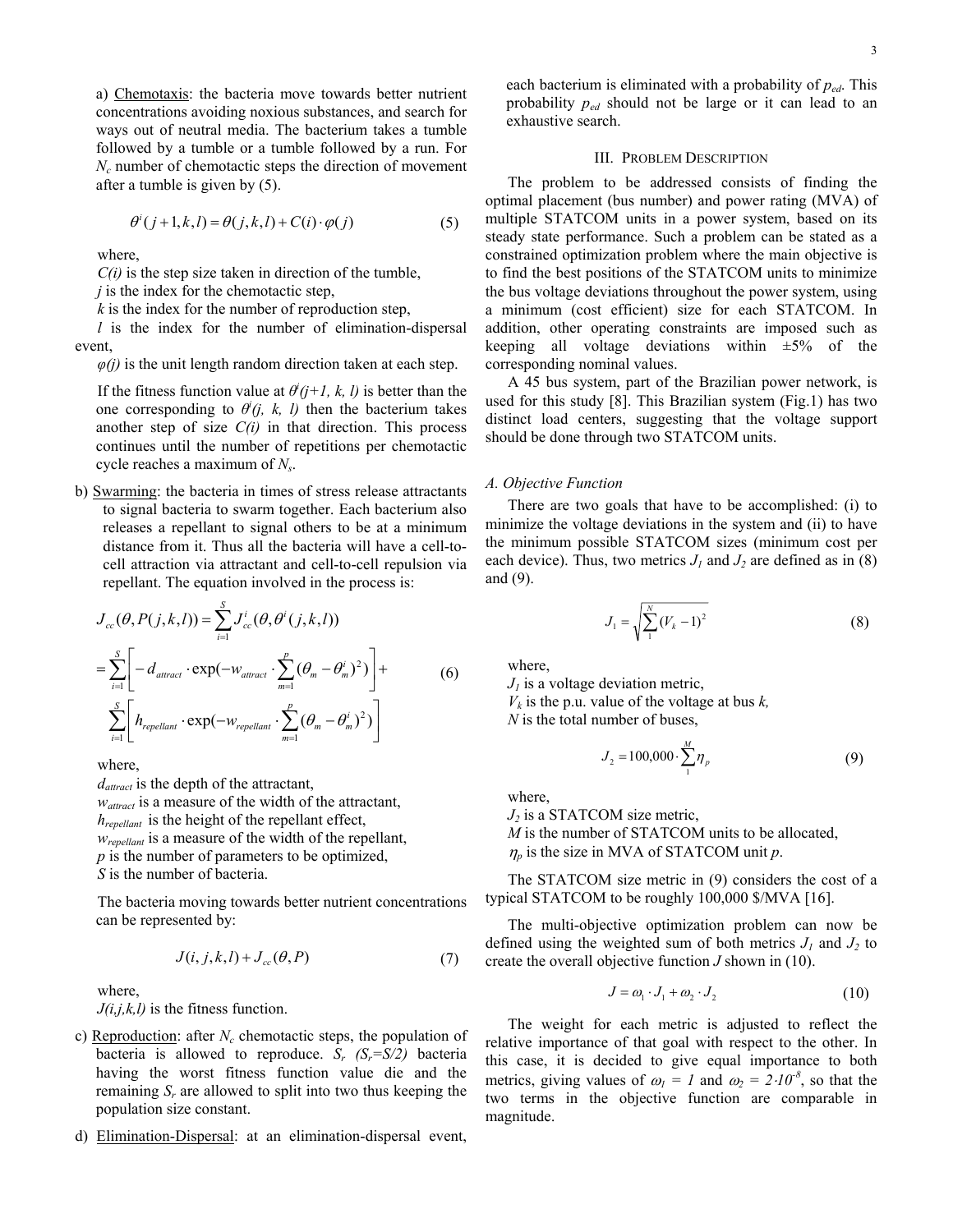

Fig. 1. One line diagram of the 45 bus 10 machine section of the Brazilian power system.

#### *B. Decision Variables*

The decision variables are the location of the STATCOM units and their sizes.These variables can be arranged in a vector as:

$$
x_i = \begin{bmatrix} \lambda_1 & \eta_1 & \dots & \lambda_M & \eta_M \end{bmatrix}, \qquad x_i \in \mathbb{Z}^{2M} \tag{11}
$$

where,

 $\lambda_p$  is the location (bus number) of STATCOM unit *p*,

*η<sup>p</sup>* is the size (MVA) of STATCOM unit *p.*

All components of the decision vector are integer numbers, thus  $x_i \in Z^{2M}$ .

#### *C. Constraints*

There are several constraints in this problem regarding the characteristics of the power system and the desired voltage profile. Each constraint represents a limit in the search space, which in this particular case corresponds to:

- Generator buses are omitted from the search process since they have voltage regulators to regulate the voltage.
- Bus numbers are limited to the range from 1 to *N*.
- Only one STATCOM unit can be connected at each bus.
- The size of each unit is between 0 and 250 MVA.
- The desired voltage profile requires *N* additional restrictions defined as:

$$
0.95 \le V_k \le 1.05 \ , \ k:1 \to N \tag{12}
$$

Each solution that does not satisfy the above constraints is considered infeasible.

#### *D. Problem Complexity*

From the optimization point of view, the optimal allocation of STATCOM units in the power system is a very complex problem since it involves non-linear optimization and integer variables. Additionally, the voltage profile constraints limit the feasible regions to a small subset of the total problem hyperspace.

In order to determine the feasible regions and global optimal solution, an exhaustive search is performed. The exhaustive search is based on searching along the extreme points of the integral polytope defined by the search space constraints.

One power flow is required to evaluate each possible combination of values in the decision vector shown in (11), thus the exhaustive search requires 37,187,500 power flows to explore the total problem hyperspace.

Among the complete hyperspace, just 15 pairs of locations  $(\lambda_1, \lambda_2)$  can provide feasibility to allocate STATCOM units 1 and 2. This value corresponds to 2.52% of the 595 total possible combinations. Considering both locations and sizes, there are 414,750 combinations that meet all constraints, representing just 1.12% of the total hyperspace. Fig. 2 shows graphically the proportion of feasible regions in the total problem hyperspace.

Additionally, the result of the exhaustive search indicates that the global optimal solution is to place one STATCOM unit of 75 MVA at bus 378 and the second unit of 92 MVA at bus 433. After the devices are optimally placed, all voltage deviations are in the range of  $\pm 5\%$  and the voltage deviation metric  $J_1$  sees an improvement of 26.5 % from its original value of 0.2482.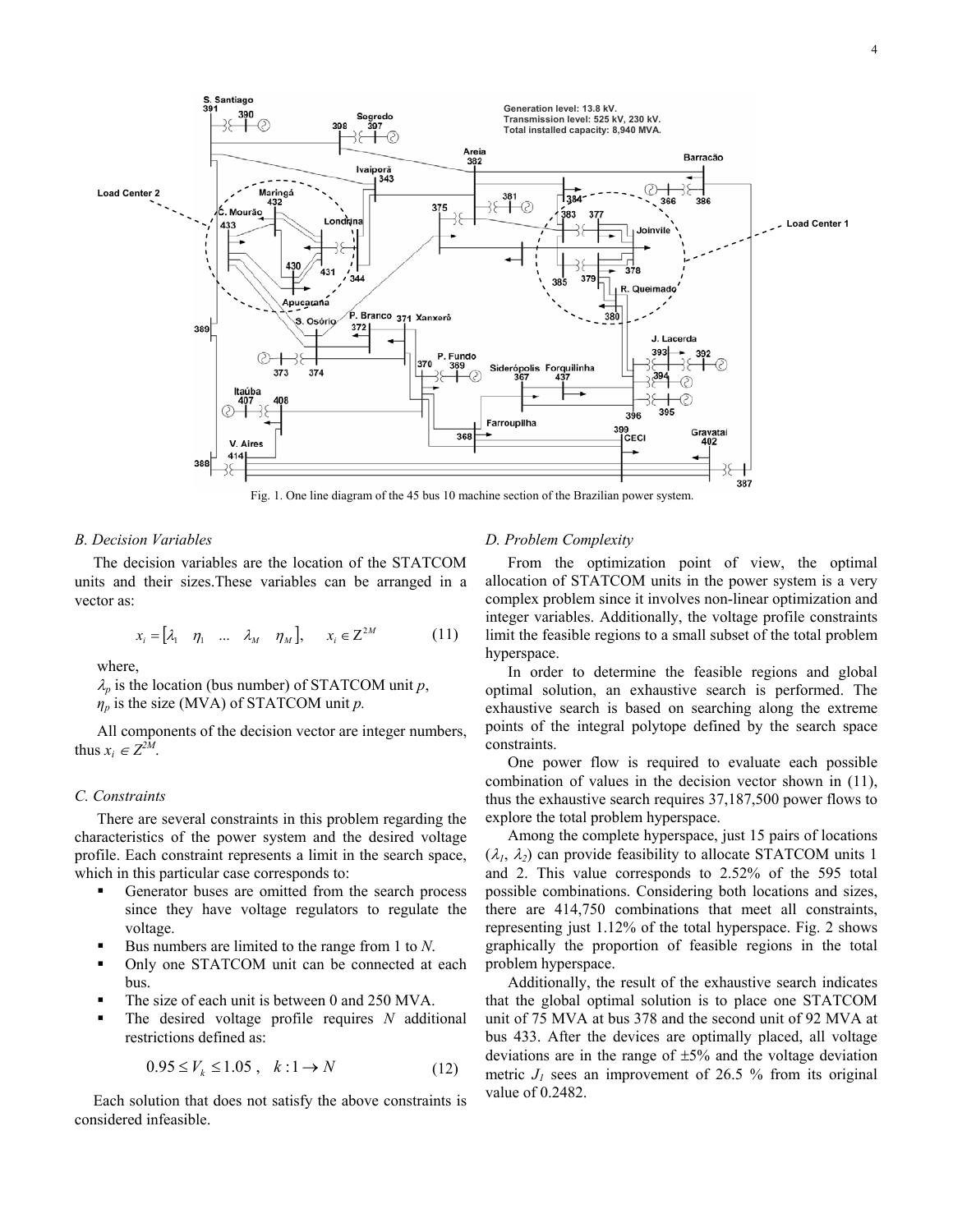

Fig. 2(a): Percentage of feasible locations over total possible combinations. Fig. 2(b): Percentage of feasible solutions over total problem hyperspace.

#### IV. SIMULATION RESULTS

#### *A. Convergence into feasible regions*

In order to evaluate the performance of the optimization algorithms, 150 trials are carried out for each one of them. At each trial, the number of power flow evaluations is recorded until the first feasible solution is found. If no feasible solution is found, then the algorithms stops automatically when the number of power flow evaluations reaches a maximum number of 2000 power flows.

A performance indicator called Success Rate is calculated to determine the percentage of time that the algorithm is able to converge into feasible regions.

In order to use statistical parameters to evaluate the performance of each optimization technique, the Anderson-Darling normality test is first performed to measure of how likely the data (in this case the number of power flows) come from a normal distribution [17].

Performing the normality test is necessary in order to determine whether or not the means and standard deviations of these data sets are valid metrics to assess the differences between the techniques. In all cases, the Anderson-Darling pvalues are less than 0.005 indicating that, with better than 99.5% certainty, the data are not normally distributed; therefore other statistical distribution has to be used.

Fig. 3 shows the histogram for each technique. Based on observation, Weibull distribution is considered appropriate to analyze the data. This distribution is used extensively to study extreme valued data, in this particular case, the number of power flows to the *first* feasible solution [18].



Fig. 3: Histogram for each algorithm

For each of the four datasets, a two-parameter Weibull distribution is fitted to each dataset using a standard statistical software package. In each case, the correlation is greater than 0.95, indicating that the choice of Weibull is suitable.

Fig. 4 shows the resulting probability plots for each technique and Table I shows the corresponding statistical parameters.



Fig. 4: Weibull plots all algorithms

TABLE I: STATISTICAL VALUES TWO-PARAMETER WEIBULL DISTRIBUTION

|                     | <b>Enhanced PSO</b> | <b>PSO</b> | GΑ   | <b>BFA</b> |
|---------------------|---------------------|------------|------|------------|
| Minimum PF          | 22                  | 28         | 67   | 24         |
| <b>Maximum PF</b>   | 379                 | 1992       | 1972 | 1834       |
| <b>Success Rate</b> | 100                 | 20.7       | 30   | 100        |
| Scale $(\alpha)$    | 147                 | 8650       | 4329 | 326        |
| Shape (B)           | 2.5                 | 0.8        |      | 12         |

Table I indicates that, based on the ranges for the number of power flow evaluations, the proposed enhanced PSO is faster in finding feasible solutions as compared with all other algorithms. Moreover its Success Rates is 100% versus 20.7% for canonical PSO and 30% in the case of GA.

Additionally, the Weibull parameters,  $\alpha$  and  $\beta$ , carry important physical meanings. The scale parameter, α, corresponds to the characteristic time (or number of power flows) to find the first feasible solution. This is defined as the number of power flows needed to obtain a feasible solution in 63.2% of the trials.

The shape parameter,  $\beta$  represents the slope produced by data when plotted on a Weibull plot (Fig. 4). More interestingly, the shape parameters provide insight into how the algorithms are able to seek out feasible solutions. Shape parameters greater than one imply increasing ability to locate feasible solutions. Enhanced PSO is the only algorithm that falls into this category. GA and BFA both have shape parameters that are slightly greater than one while PSO is slightly less than one. Clearly, the enhanced PSO offers the most efficient means of locating the feasible regions.

Fig. 4 allows one to read off the probability of obtaining a feasible solution in any number of power flows (or less) for each of the techniques. Equally, the probability may be specified and then the maximum number of power flows required may be determined.

Fig. 4 shows that the enhanced PSO distribution has the steepest slope followed by BFA. On inspection, it appears that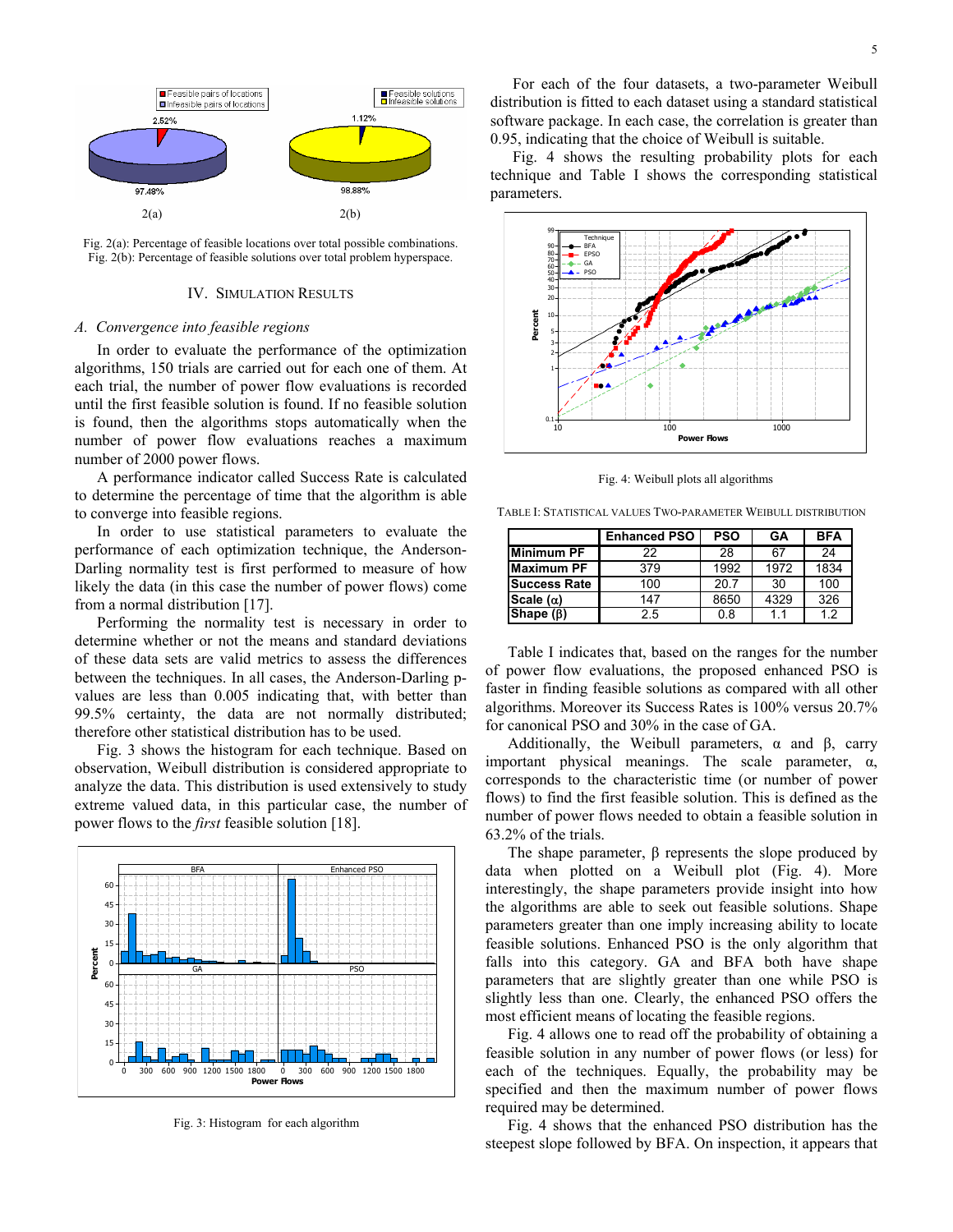GA and PSO have very similar slopes indicating that their performances in locating their first feasible solutions are similar.

In addition, the resulting characteristic time to find a feasible solution was 147 and 326 power flows for enhanced PSO and BFA, respectively. The canonical PSO and GA were only able to find feasible solutions in at most 30% of the trials while the rest of the values are censored. This leads to characteristic times of 4329 and 8650 for GA and PSO, respectively.

#### *B. Global Optimality*

For further comparison of the performance of enhanced PSO and BFA algorithms, their capabilities for finding the global optimal solution are investigated.

Statistical values for the optimal solutions found are calculated over a set of 50 trials each. In this case, the Anderson-Darling normality test gives p-values grater 0.05, indicating that the data have Normal distribution for both cases.

Table II provides the additional indicators to evaluate the accuracy in finding the optimal solutions.

TABLE II: STATISTICAL ANALYSIS FOR OPTIMAL SOLUTIONS

| Parameter                                         | <b>Enhanced</b><br>PSO | <b>BFA</b> |
|---------------------------------------------------|------------------------|------------|
| Minimum objective function value $(J)$            | 0.51745                | 0.52441    |
| Maximum objective function value $(J)$            | 0.68390                | 0.96422    |
| Average objective function value $(J)$            | 0.58791                | 0.74765    |
| Standard deviation objective function value $(J)$ | 0.04167                | 0.09654    |

The accuracy in finding the optimal solution is considerably better in the case of the enhanced PSO algorithm with a standard deviation of 0.0417 as compared to 0.0965 of BFA that is more than two times larger. In terms of the maximum and average values of the objective function value indicate a clear advantage of the enhanced PSO over BFA. Furthermore, the enhanced PSO algorithm finds the global optimum for this problem.

#### V. DISCUSSION

The characteristic times to first feasible solution obtained from the Weibull analysis indicate that the enhanced PSO offers substantial performance gains as compared to the canonical PSO. Furthermore, its performance is also superior to BFA and GA.

In addition, the examination of the shape parameters indicates that only enhanced PSO has increasing ability to locate feasible solutions.

In terms of Success Rate, both BFA and enhanced PSO were 100% successful in obtaining a feasible solution within the 2000 power flow horizon. Both canonical PSO and GA require substantially more power flows to locate feasible regions.

Considering global optimality, the enhanced PSO is able to find the global optimal solution while BFA finds a near optimal solution. Since both algorithms have stochastic components, the results over 50 trials are calculated indicating that the enhanced PSO have smaller range for the objective function value, better average value and much higher accuracy as compared with BFA.

Overall, given the statistical analysis presented in this paper, the proposed enhanced PSO algorithm clearly outperforms the canonical PSO, GA and BFA in converging into feasible regions and finding the global optimum.

#### VI. APPENDIX

TABLE III: PSO PARAMETERS

| Parameter                               | <b>Optimal value</b>                    |  |  |
|-----------------------------------------|-----------------------------------------|--|--|
| Number of particles                     | 20                                      |  |  |
| Inertia constant $(w_i)$                | Linear decrease $(0.9 \text{ to } 0.1)$ |  |  |
| Individual acceleration constant $(cl)$ | 2.5                                     |  |  |
| Social acceleration constant $(c_2)$    | 15                                      |  |  |
| $V_{max}$ for bus location              | a                                       |  |  |
| $V_{max}$ for STATCOM size              | 50                                      |  |  |
| Maximum number of iterations            |                                         |  |  |

TABLE IV: GA PARAMETERS

| Parameter                     | <b>Optimal value</b> |
|-------------------------------|----------------------|
| Number of chromosomes         | 20                   |
| Percentage of elite members   | 10%                  |
| Crossover probability         | 85%                  |
| Mutation probability          | 5%                   |
| Maximum number of generations | $\Omega$             |

TABLE V: BFA PARAMETERS

| Parameter                                               | <b>Optimal value</b> |
|---------------------------------------------------------|----------------------|
| Number of bacteria                                      | 20                   |
| Number of chemotactic cycles $(N_c)$                    | 30                   |
| Number of swim steps $(N_s)$                            | ٩                    |
| Number of reproductions $(N_{re})$                      |                      |
| Number of elimination-dispersal loops $(N_{ed})$        | 2                    |
| Probability of elimination $(P_{ed})$                   | 0.5                  |
| Maximum distance $(C(i))$                               |                      |
| Attraction coefficients $d_{attract}$ and $w_{attract}$ | 0.1                  |
| Repellent coefficient $d_{revel}$ and $w_{revel}$       | 0.05                 |

#### VII. REFERENCES

- [1] N.G. Hingorani, and L. Gyugyi, *Understanding FACTS; Concepts and Technology of Flexible AC Transmission Systems*, IEEE Press, New York, 2000.
- [2] H. Mori, and Y. Goto, "A parallel tabu search based method for determining optimal allocation of FACTS in power systems," Proc. of the International Conference on Power System Technology (PowerCon 2000), vol. 2, 2000, pp. 1077-1082.
- [3] N. Yorino, E.E. El-Araby, H. Sasaki, and S. Harada, "A new formulation for FACTS allocation for security enhancement against voltage collapse," *IEEE Trans. on Power Systems*, vol. 18, no. 1, pp. 3-10, Feb. 2003.
- [4] L.J. Cai, I. Erlich, and G. Stamtsis, "Optimal choice and allocation of FACTS devices in deregulated electricity market using genetic algorithms," Proc. of the IEEE PES Power Systems Conference and Exposition, vol. 1, 2004, pp.201-207.
- [5] S. Gerbex, R. Cherkaoui, and A.J. Germond, "Optimal location of multitype FACTS devices in a power system by means of genetic algorithms," *IEEE Trans. on Power Systems,* vol. 16, no. 3, pp. 537-544, Aug. 2001.
- [6] W. Ongsakul, and P. Jirapong, "Optimal allocation of FACTS devices to enhance total transfer capability using evolutionary programming," Proc. of the IEEE International Symposium on Circuits and Systems (ISCAS 2005), vol. 5, 2005, pp. 4175-4178.
- [7] M. Saravanan, S. Slochanal, P. Venkatesh, P. Abraham, "Application of PSO technique for optimal location of FACTS devices considering system loadability and cost of installation," in Proc. of the IEEE 7th